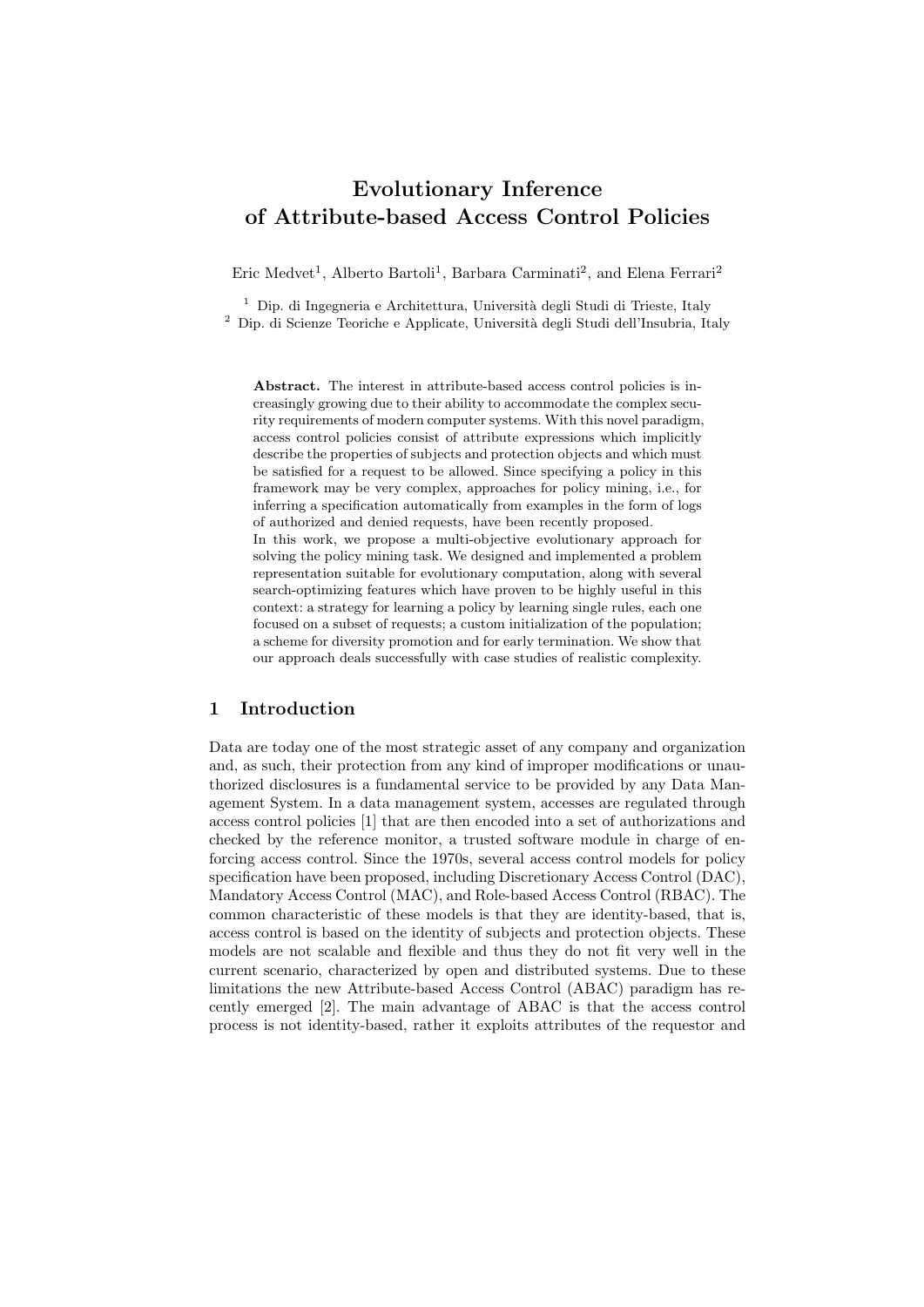resource (e.g., the age of the requestor). Attribute expressions are then used to implicitly denote the sets of users and resources to which a policy applies (e.g., a nurse can add an item in a HR for a patient in the ward in which he/she works). Clearly, the main advantage of ABAC is in terms of flexibility in the specification of protection requirements. In contrast, the drawback is that policy specification becomes more complex and can result in an expensive and time consuming task.

A promising approach to diminish the burden of policy specification is represented by *policy mining*, whose goal is to partially or totally automate the construction of an ABAC policy from available access control information (e.g., access control logs, RBAC policies). Therefore, in this paper, we propose a multiobjective evolutionary approach for learning ABAC policies from sets of authorized and denied access requests. The approach is multi-objective because it aims at learning a policy which, at the same time, is consistent with the input requests, exhibits low complexity and does not use those attributes which uniquely represent user and resource identities, hence exploiting the true potential of the ABAC paradigm.

The evolutionary approach here proposed includes several contributions: (i) a domain-specific phenotypic representation, along with a set of custom genetic operators, which allow individuals to represent valid policy rules in the ABAC paradigm; (ii) an incremental strategy for learning a policy by learning single rules, each one fitting a subset of requests—a form of separate-and-conquer; (iii) a custom initialization of the population; (iv) a diversity promotion scheme; and (v) an early termination criterion.

We experimentally evaluated our proposal on a set of realistic case studies and found that it is always able to obtain a policy which meets the objectives. We also assessed our solution in case of incomplete input—i.e., when the input requests do not fully represent the access control information—and found that it is robust to missing information rates up to 50%.

We would like to remark that the approach presented in this paper can also be a valuable contribution in other security domains, besides policy mining, such as the strategic one of emergency management. Indeed, one of the most widely used approaches to deal with the information needs arising during emergency situations is the Break-the-Glass (BtG) paradigm [3], which allows users to override access control decisions on demand by logging their accesses. The main issue with BtG models is that they could bring the system to an unsafe state due to abuse of BtG policies. An alternative and more secure way to deal with emergency management, which has been recently proposed in [4], is to use a policy-based approach, according to which a set of emergency policies are specified, overriding regular ones during emergency situations. By properly extending the approach presented in this paper, in terms of objectives to be met, emergency policies can be learned from the BtG logs.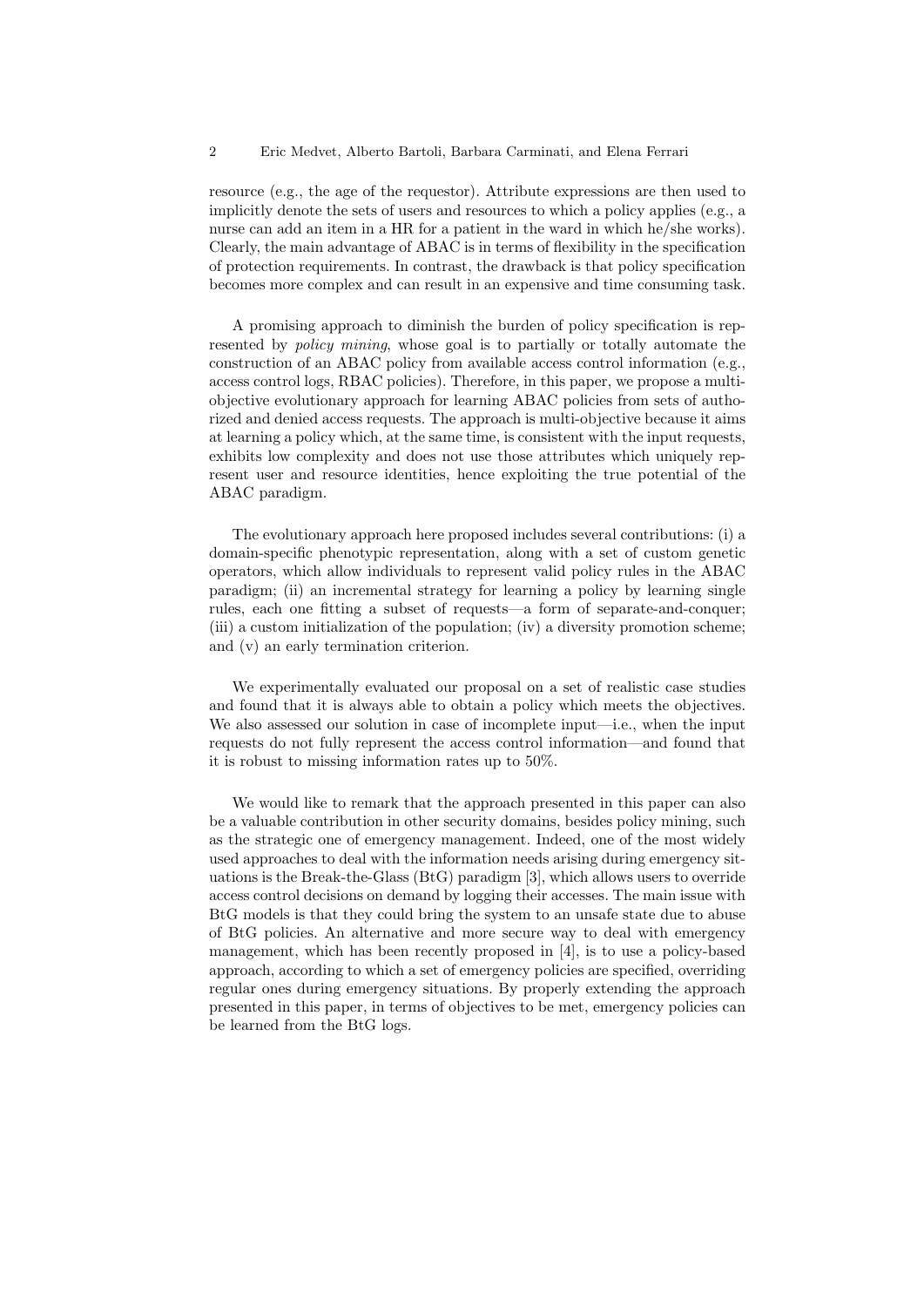# 2 Related work

The problem of deriving new ABAC policies from access request logs has been first and only investigated in [5] (extended by [6]). The authors propose an algorithm which incorporates some heuristics aimed at merging and simplifying single rules. In this paper, we use the same ABAC language and the same case studies of the cited papers: our method exhibits the same high effectiveness of the method in [6, 5], which is not evolutionary. We think that our proposal could be easier to extend—by incorporating new objectives to be met—in order to fit more specific needs of similar scenarios, such as emergency policy learning from BtG logs.

Other non-evolutionary approaches have been proposed for mining policies from logs for less expressive access control models (e.g., RBAC [7, 8]). In some cases, additional information, besides the request logs, is needed as training data [9].

Usage of evolutionary techniques for inferring RBAC rules explaining the observed actions in environments with tree-structured role hierarchies was proposed in [10]. The aim of the proposal was using the inferred rules for identifying mismatches between user roles and actual processes, as a tool for insider threat detection. No actual assessment was provided. An exercise in security policy inference through evolutionary techniques was proposed in [11]. This work considered rules based on boolean expressions constructed in a simple language and applied Genetic Programming for discovering a single expression capturing all the rules provided as examples. The case studies were composed of very few examples and were mainly a proof-of-concept demonstrating the feasibility of policy inference by means of Genetic Programming. We consider instead a fullfledged security policy language capable of expressing attribute-based rules, and demonstrate that our approach can indeed be applied successfully on realistic testbeds.

An evolutionary framework for learning security policies which need to be updated dynamically is proposed in [12]. This work introduces a stochastic riskbased security policy model based on a few numerical or boolean variables and uses this model for generating examples of access control decisions. These examples are then used for driving a Genetic Programming search aimed at inferring a formula leading to the same decisions as those in the examples. The cited work uses the SPEA2 multi objective evolutionary algorithm [13] for minimizing the error rate and the size of each formula. Evolutionary multi-objective optimization techniques have been applied in other security-related problems as a tool for systematically coping with problem-specific constraints, e.g., performance and usability in network reconfiguration strategies [14] and run-time efficiency in deep packet inspection [15].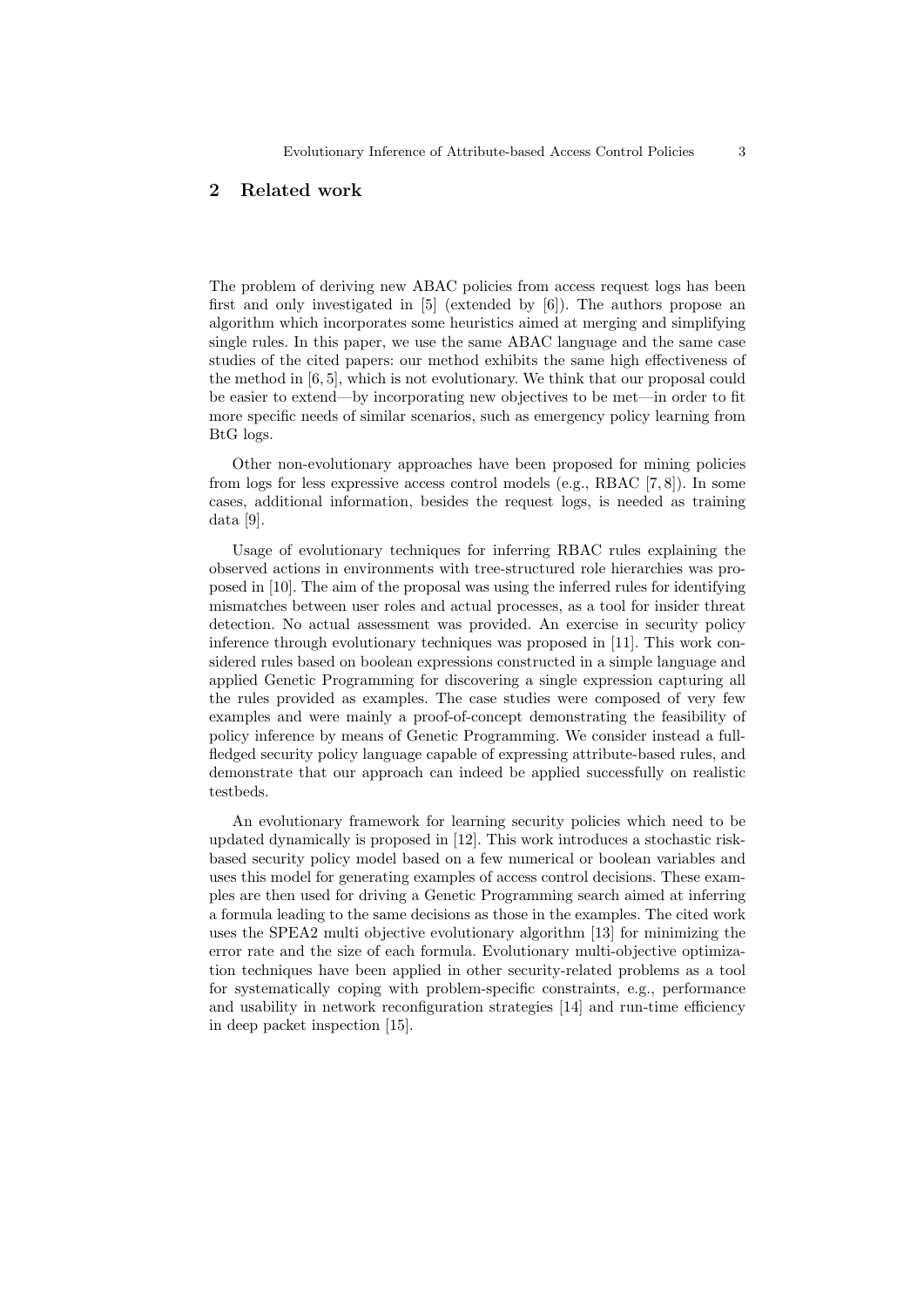### 3 Scenario

### 3.1 ABAC policy language

We consider the ABAC policy language defined in [5], which is stated to be, according to the authors, significantly more complex than policy languages handled in previous work on security policy mining. We briefly describe the language below in order to provide the appropriate context for our work.

Let U be a set of users and  $A_U$  a set of user attributes. The value of attribute  $a \in A_U$  for user  $u \in U$  is represented by a function  $d_U(u, a)$ . This function can assume a special value  $\perp$  to indicate that the value of attribute a for user u is undefined.

The set of user attributes  $A_U$  can be partitioned in two sets:  $A_{U,1}$ , containing single-valued attributes, and  $A_{U,\infty}$  containing multi-valued attributes, i.e., attributes whose values are sets of single values. Set  $A_{U,1}$  includes a special attribute uid which has a unique value (different from  $\perp$ ) for each user.

We denote with  $V_U(a)$  the set of possible single values assumed by user attribute a, i.e., the range of  $d_U$  for  $a \in A_{U,1}$  and the union of the range elements for  $a \in A_{U,\infty}$ .

Similarly, let R be a set of resources and  $A_R$  a set of resource attributes. The value of attribute  $a \in A_R$  for resource  $r \in R$  is represented by a function  $d_R(r, a)$ , which can assume a special value  $\perp$  to indicate that the value of attribute a for resource r is undefined. The set  $A_R$  can be partitioned in two sets  $A_{R,1}$ and  $A_{R,\infty}$  containing single-valued and multi-valued attributes, respectively. Set  $A_{R,1}$  includes a special attribute rid which has a unique value (different from  $\perp$ ) for each resource. We denote with  $V_R(a)$  the set of possible single values assumed by resource attribute a.

Subsets of users and resources can be described by means of attribute expressions, as follows. We denote by  $Set(S)$  the powerset of set S. A user attribute expression is a function  $e_U : A_U \to E$ , where  $E = \text{Set}(V_U(a)) \cup \top$  when  $a \in A_{U,1}$ (see below for the meaning of  $\top$ ) and  $E = \text{Set}(\text{Set}(V_U(a))) \cup \top$  when  $a \in A_{U,\infty}$ . We say that a user u satisfies a user attribute expression  $e_U$  if and only if,  $\forall a \in A_{U,1}, e_U(a) = \top \vee e_U(a) \ni d_U(u, a)$  and  $\forall a \in A_{U,\infty}, e_U(a) = \top \vee \exists s \in \mathbb{R}$  $e_U(a), d_U(u, a) \supseteq s$ . In other words,  $\top$  is used to indicate that attribute a is irrelevant for determining whether a user satisfies user attribute expression  $e_U$  $(i.e., e_U(a) = \top).$ 

Resource attribute expressions are defined similarly, except that the satisfaction criterion for multi-valued attributes requires equality rather than  $\supseteq$  (i.e.,  $\exists s \in e(a), d_R(r, a) = s$ . The reason is because user attributes which are multivalued represent capabilities.

A constraint represents a relationship between users and resources which may or may not be satisfied, as follows. A constraint c is a function  $c: A_U \times A_R \rightarrow$  $\{\neg \top, \top\}$ . A pair composed of a user u and a resource r satisfies a constraint c if and only if  $\forall a_U \in A_{U,\infty}, a_R \in A_{R,\infty}, c(a_U, a_R) = \top \vee d_U(u, a_U) \supseteq d_R(r, a_R)$ and  $\forall a_U \in A_{U,\infty}, a_R \in A_{R,1}, c(a_U, a_R) = \top \vee d_U(u, a_U) \ni d_R(r, a_R)$  and  $\forall a_U \in A_{U,\infty}$  $A_{U,1}, a_R \in A_{R,1}, c(a_U, a_R) = \top \vee d_U(u, a_U) = d_R(r, a_R).$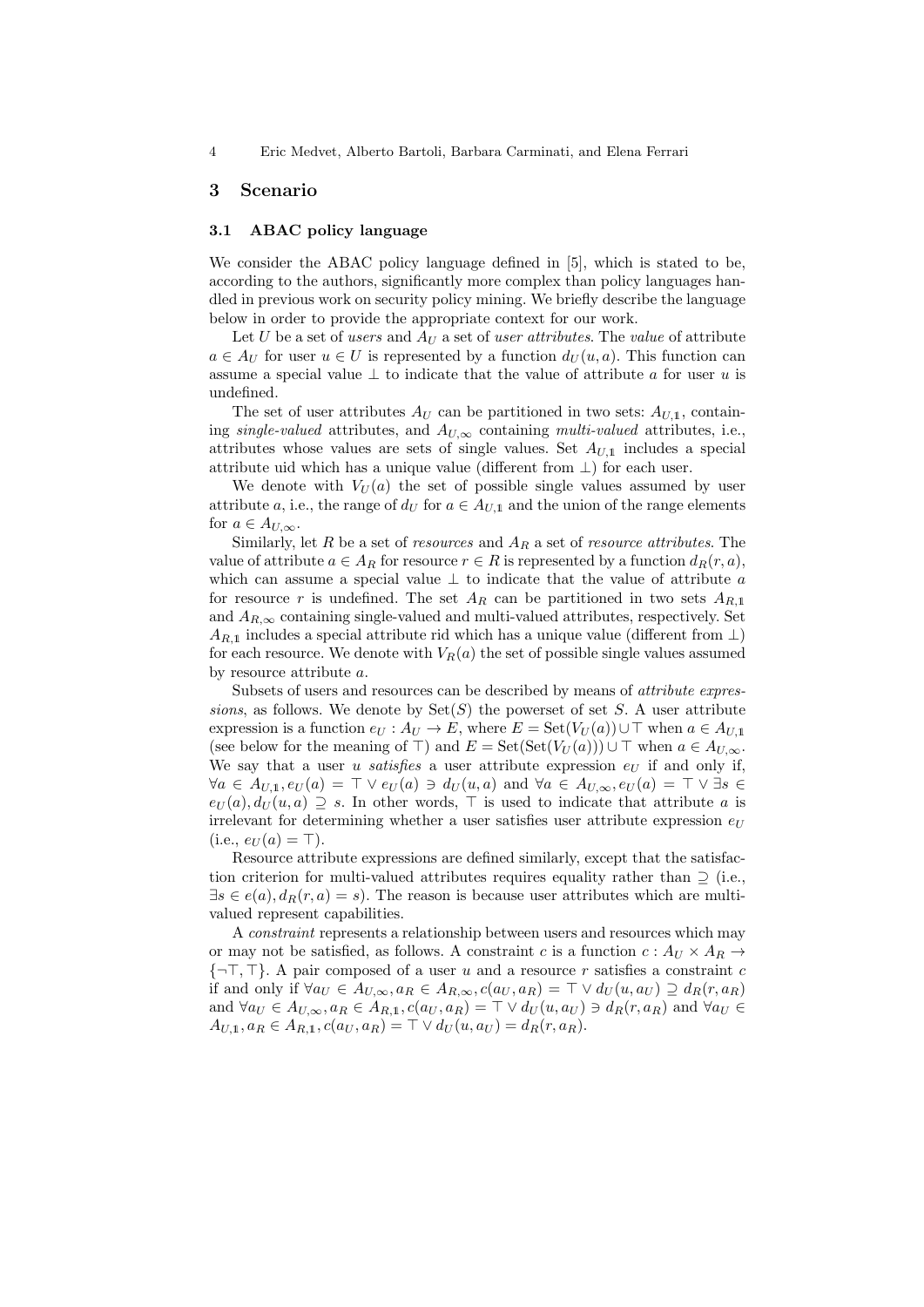A rule  $\rho$  is a tuple  $\langle e_U, e_R, O, c \rangle$ , where  $e_U$  is an attribute expression,  $e_R$  is a resource expression, c is a constraint and  $O \subseteq \mathcal{O}$  is a set of *operations*. A *policy* P is a set of rules. Finally, an *access request* is a tuple  $\langle u, r, o \rangle$  which means that user u wants to perform the operation  $o \in \mathcal{O}$  on the resource r.

An access request  $\langle u, r, o \rangle$  is either accepted or denied by a rule  $\rho = \langle e_U, e_R, O \rangle$ , c). The former occurs if and only if u satisfies  $e_U$ , r satisfies  $e_R$ , u, r satisfies c and  $o \in O$ . An access request is accepted by a policy P if and only if the access request is accepted by at least one rule in  $P$ , otherwise the access request is denied by P. We denote with  $\langle u, r, o \rangle \models \rho$  and  $\langle u, r, o \rangle \models P$  the acceptance of a request  $\langle u, r, o \rangle$  by a rule  $\rho$  or a policy P, respectively.

We describe attribute expressions and rules by means of the concrete syntax proposed in [5] and outlined in the following example. Let us consider an university domain in which  $A_{U,1} = \{\text{uid}, \text{position}, \text{isDean}\}, A_{U,\infty} = \{\text{courses}\},\$  $A_{R,1} = \{ \text{rid, type, course} \}, A_{R,\infty} = \emptyset \text{ and } \mathcal{O} = \{ \text{writeGrade, readGrade, deploy} \}.$ A policy  $P$  may be composed of the following 4 rules:

- $\rho_1 = \langle$  position = student, type = gradebook, {readGrade}, courses  $\supset$  course)
- $\rho_2 = \langle$  position = faculty, type = gradebook, {writeGrade, readGrade}, courses  $\geq$  course)
- $\rho_3 = \text{position} \in \text{faculty} \land \text{isDean} = \text{true}, \text{type} = \text{gradebook}, \text{freadGrade}, \emptyset$
- $\rho_4 = \langle \text{course} \supseteq {\{\text{CS04}\}, \{\text{WD01}\}\}, \text{type} = {\{\text{testWebServer}\}, \{\text{deploy}\}, \emptyset}$

Rule  $\rho_1$  says that students can read the grades they got for their courses (i.e., those they attend);  $\rho_2$  says that faculty members can read and write grades for their courses (i.e., those they teach);  $\rho_3$  says that the dean can read all grades;  $\rho_4$  says that users whose courses include one among CS04 and WD01 can deploy on the test web server. Note that  $\rho_1$  and  $\rho_2$  pose a constraint on the relationship between the user and the resource, whereas  $\rho_3$  and  $\rho_4$  do not (i.e., for  $\rho_3$  and  $\rho_4$ ,  $c(a_U, a_R) = \top, \forall a_U \in A_U, a_R \in A_R$ .

#### 3.2 Problem statement

Let us consider two sets  $A_U$  and  $A_R$  of user and resource attributes along with their possible values  $V_U$  and  $V_R$ , and the set  $\mathcal O$  of operations which may be applied to resources. The problem which we aim to solve consists in generating a policy  $P$  which accepts all access requests in a specified set  $S_A$  and denies all access requests in another specified set  $S_D$ . In other words, the problem consists in inferring a policy consistent with specified examples of the desired behavior. A problem instance is a tuple  $\langle S_A, S_D, A_U, A_R, V_U, V_R, d_U, d_R, \mathcal{O} \rangle$ .

A trivial solution for every problem instance always exists in the form of an Access Control List (ACL) policy. Such a policy may be constructed by generating, for each request  $\langle u, r, o \rangle \in S_A$ , a rule  $\rho = \langle e_U, e_R, O, c \rangle$  which accepts only a request from user u to perform the operation  $o$  to resource r, using only special attributes uid and rid. In other words,  $e_U(a) = d_U(u, a)$  if  $a = \text{uid}$ ,  $e_U(a) = \top$  otherwise;  $e_R(a) = d_R(r, a)$  if  $a = \text{rid}, e_R(a) = \top$  otherwise;  $O = \{o\};$ and  $c(a_U, a_R) = \top$ .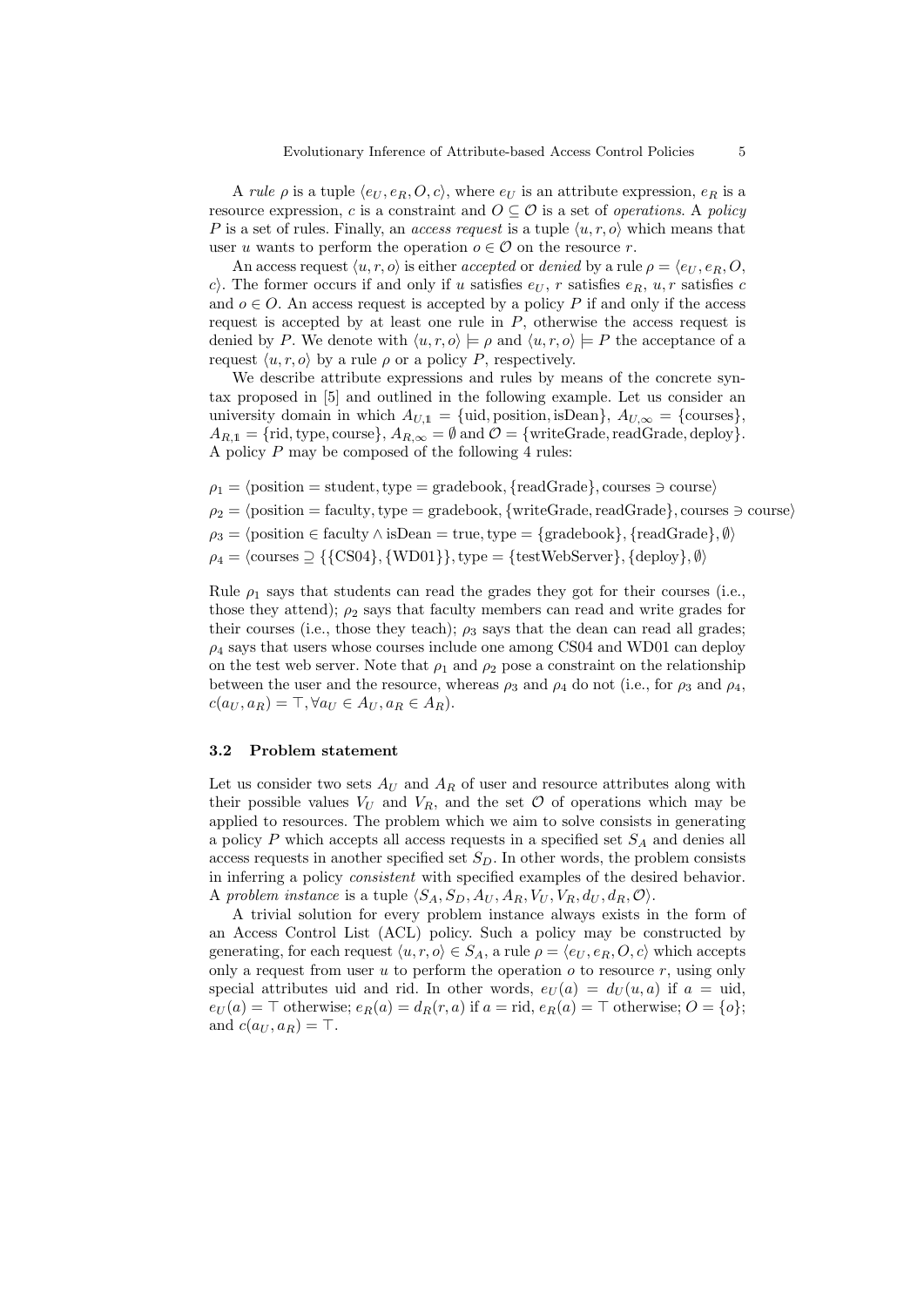In order to generate policies which not only are consistent but indeed generalize beyond the provided examples by taking user and resource attributes into account, we add two further requirements: (i) policy rules should use uid and rid special attributes as little as possible and (ii) the complexity of the policy should be minimized. We assess the complexity of a policy  $P$  with the weighted structural complexity (WSC) [8]. WSC is a weighted sums of the complexity of rule components  $(e_U, e_R, O \text{ and } c)$ —see [5] for the details. In this paper we used, without loss of generality, equal weights.

# 4 Our evolutionary approach

#### 4.1 Overview

We propose an evolutionary approach for solving the policy generation problem. Each individual represents a rule and we define custom genetic operators which operate on rules and are guaranteed to generate valid rules. In other words, we define a domain-specific phenotypic representation of candidate solutions rather than adopting more general representations which would hardly fit this application domain (e.g., trees as in Genetic Programming or numeric vectors as in Genetic Algorithm).

We construct the required policy *incrementally*, by means of successive iterations—a form of separate-and-conquer [16]. At each iteration we execute an evolutionary search which generates one rule  $\rho^*$  and then we drop from the set  $S_A$  of requests to be accepted those which are accepted by  $\rho^*$ . Each iteration thus operates on a problem instance which differs from the problem instance at the previous iteration— $S_A$  at the  $(i + 1)$ -th iteration being a subset of  $S_A$  at the *i*-th iteration. The procedure terminates when  $S_A$  is empty. An intermediate policy is then constructed as the set of rules generated at each iteration. Finally, the required policy is obtained from a further optimization applied to the intermediate policy.

The evolutionary search includes further key contributions:

- We initialize the population based on the problem instance (in particular using the requests in  $S_A$ ), rather than generating random individuals.
- We promote population diversity by imposing that no identical individuals can be contained in the population.
- We use an *early termination* criterion based on counting how many times the search would attempt to generate an individual which already exists.

#### 4.2 Evolutionary search

An evolutionary search takes a problem instance  $\langle S_A, S_D, A_U, A_R, V_U, V_R, d_U, \rangle$  $d_R, \mathcal{O}$  as input and produces a single rule  $\rho^*$ . Each individual  $\rho$  is associated with a counter  $c_{\rho}$ , initially set to 1, and with a *fitness*  $f(\rho)$ , defined below. First, an initial population of  $|S_A|$  individuals (i.e., rules) is built. These individuals are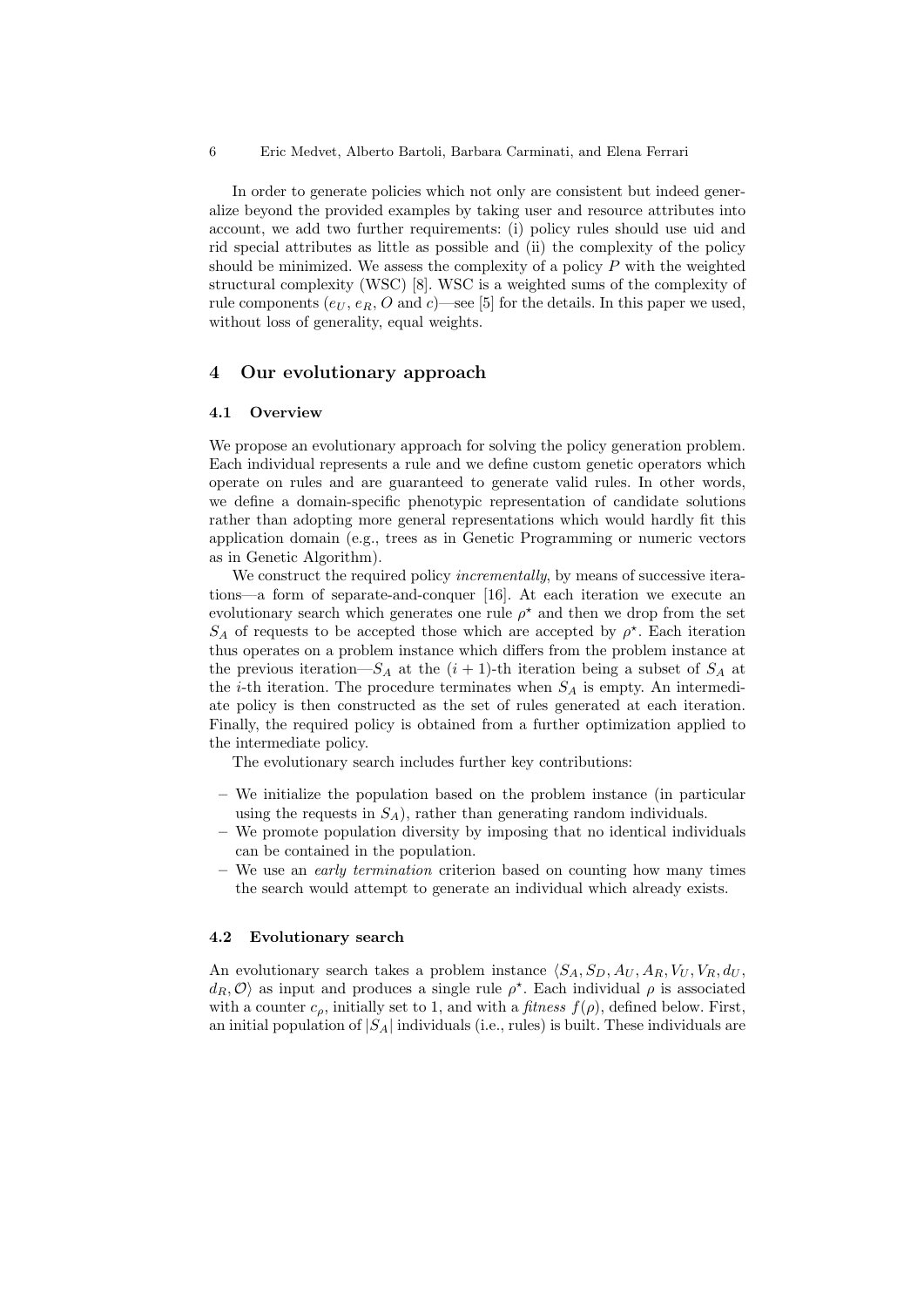generated from  $S_A$  rather than randomly, as follows. For each request  $\langle u, r, o \rangle \in$  $S_A$  a rule  $\rho = \langle e_U, e_R, O, c \rangle$  is built such that:

$$
e_U(a_U) = \begin{cases} d_U(u, a_U) & \text{if } a_U \neq \text{uid} \land d_U(u, a_U) \neq \bot \land \forall a_R \in A_R, c(a_U, a_R) = \top \\ \top & \text{otherwise} \end{cases}
$$
  
\n
$$
e_R(a_R) = \begin{cases} d_R(r, a_R) & \text{if } a_R \neq \text{rid} \land d_R(r, a_R) \neq \bot \land \forall a_U \in A_U, c(a_U, a_R) = \top \\ \top & \text{otherwise} \end{cases}
$$
  
\n
$$
O = \{o\}
$$
  
\n
$$
C(a_U, a_R) = \begin{cases} \neg \top & \text{if } d_U(u, a_U) \neq \bot \land d_R(r, a_R) \neq \bot \land d_U(u, a_U) \supseteq d_R(r, a_R) \\ \neg \top & \text{else if } d_U(u, a_U) \neq \bot \land d_R(r, a_R) \neq \bot \land d_U(u, a_U) \ni d_R(r, a_R) \\ \neg \top & \text{else if } d_U(u, a_U) \neq \bot \land d_R(r, a_R) \neq \bot \land d_U(u, a_U) = d_R(r, a_R) \\ \top & \text{otherwise} \end{cases}
$$

In practice, in order to build a rule  $\rho = \langle e_U, e_R, O, c \rangle$  from the request  $\langle u, r, o \rangle$ we first find the user and resource attributes which can be used to define the constraint c; then, we set user and attribute expression  $e_U$  and  $e_R$  according to the values of the respective u and r attributes; in doing so, we consider only attributes which have not been used for defining  $c$  and we do not use either uid or rid.

With reference to the university domain example in Section 3.1, let us consider the following request in  $S_A$ :

 $u = \langle \text{uid} = \text{stud}111013, \text{position} = \text{student}, \text{course} = \{CS01, CS03\}\rangle$ 

 $r = \langle \text{rid} = \text{gradebook7211}, \text{type} = \text{gradebook}, \text{course} = \text{CS03}\rangle$ 

 $o = readGrade$ 

The rule generated from this request will be:

 $\rho = \langle$  position = student, type = gradebook, {readGrade}, courses  $\geq$  course)

Note that  $c$ (courses, course) =  $\neg$ T because  $d_U(u, \text{course}) = \{CS01, CS03\} \ni$  $CS03 = d<sub>R</sub>(r, course).$ 

Having generated the initial population, we execute the following iterative procedure:

- 1. Choose randomly whether to apply a mutation operator or a crossover operator; the choice between the two options is made with probability  $p_{\text{mutation}}$ and  $1 - p_{\text{mutation}}$ , respectively.
- 2. Choose randomly the specific operator within the chosen category with uniform probability—we defined 10 mutation operators and 5 crossover operators.
- 3. If a mutation operator has been chosen, then select one rule in the current population, otherwise (a crossover operation has been chosen) select two rules; each rule selection is made by picking  $n_{\text{tournament}}$  rules at random and then selecting the best one.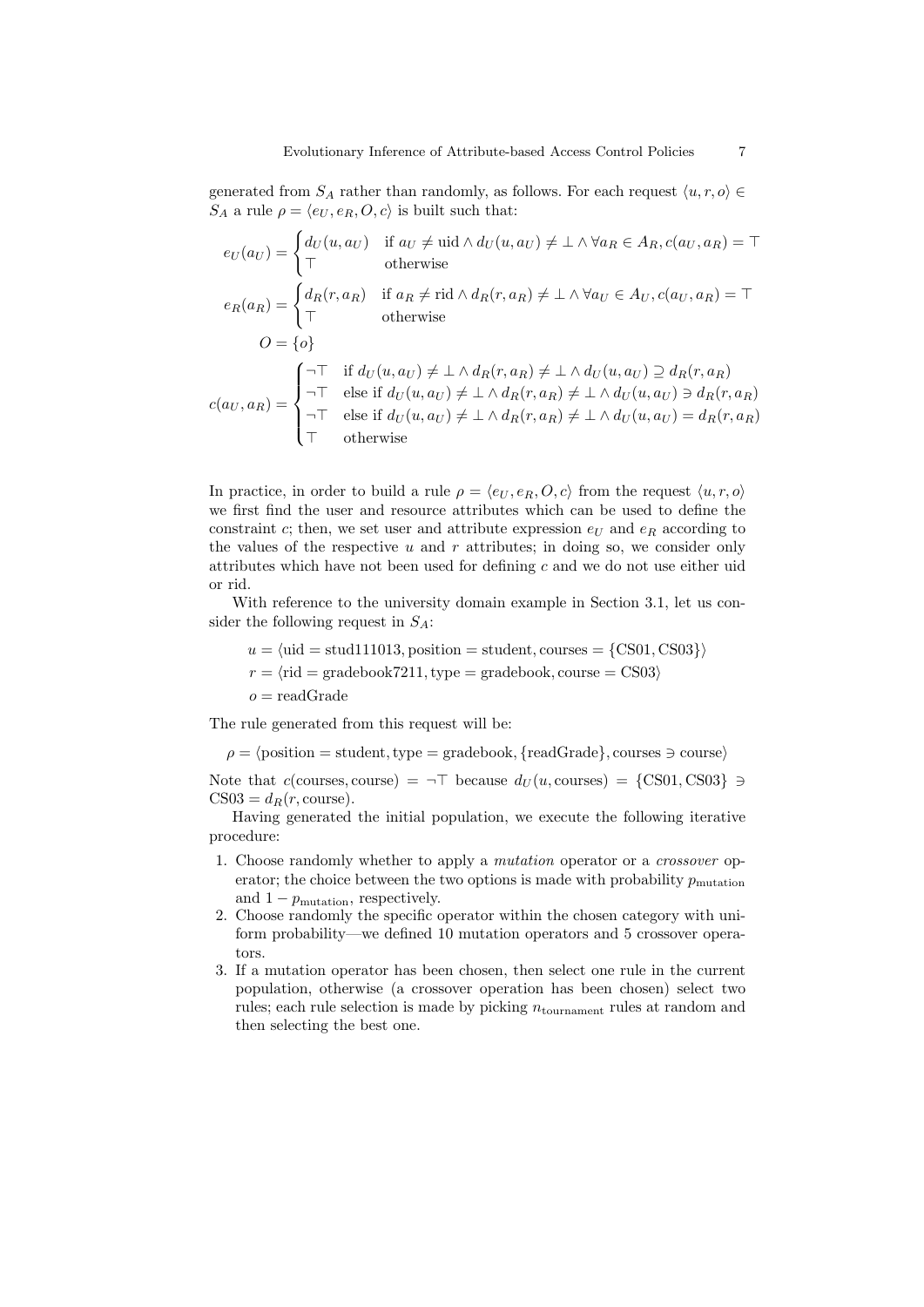- 8 Eric Medvet, Alberto Bartoli, Barbara Carminati, and Elena Ferrari
- 4. Generate a new rule  $\rho'$  with the chosen genetic operator applied to the chosen rule(s); if the current population does not already contain a rule  $\rho = \rho'$ , then add  $\rho'$  to the current population and evaluate its fitness  $f(\rho)$ ; otherwise, increment counter  $c_{\rho}$  by one and discard  $\rho'$ .
- 5. If the current population size is greater than  $n_{\text{pop}}$ , then iteratively remove the worst rule until the population size is equal to  $n_{\text{pop}}$ .

The iterative procedure terminates when one of the following holds: (a) a predefined number  $n_{eval}$  of fitness evaluations has been performed, or (b) the counter  $c_{\rho^*}$  of the best rule  $\rho^*$  is larger than a predefined number  $n_{\text{stop}}$ . At the end, the best rule  $\rho^*$  in the current population is the result of the search. Note that the fitness of generated rules are evaluated only when they are different from all existing—and hence already evaluated—rules (step 4).

We defined 10 mutation operators and 5 crossover operators. Their full description is not included in this paper for space constraints but is available separately<sup>3</sup>. For example, we defined a constraint donation crossover operator as follows: let  $\rho_1 = \langle e_{U,1}, e_{R,1}, O_1, c_1 \rangle$  and  $\rho_2 = \langle e_{U,2}, e_{R,2}, O_2, c_2 \rangle$  be the parent rules. The rule  $\rho = \langle e_U, e_R, O, c \rangle$  generated by the operator is initially set to  $\rho = \rho_1$ ; next, a pair  $a_U, a_R \in A_U \times A_R$  is randomly chosen such that  $c_1(a_U, a_R) = \top \wedge c_2(a_U, a_R) = -\top$ ; finally,  $c(a_U, a_R) := c_2(a_U, a_R)$ .

The fitness  $f(\rho)$  of a rule  $\rho$  is defined as a tuple composed of 4 numbers:  $f(\rho) = \langle \text{FAR}(\rho), \text{FRR}(\rho), \text{ID}(\rho), \text{WSC}(\rho) \rangle$ , where FAR and FRR are the False Acceptance Rate on the requests in  $S_D$  and the False Rejection Rate on the requests in  $S_A$ , respectively;  $ID(\rho)$  is a measure of the usage of the special attributes uid and rid;  $WSC(\rho)$  is the WSC index defined in Section 3.2. In detail:

$$
\text{FAR}(\rho) = \frac{|\{\langle u, r, o \rangle \in S_D, \langle u, r, o \rangle \models \rho\}|}{|S_D|}
$$

$$
\text{FRR}(\rho) = \frac{|\{\langle u, r, o \rangle \in S_A, \langle u, r, o \rangle \not\models \rho\}|}{|S_A|}
$$

$$
\text{ID}(\rho) = \begin{cases} 2 & \text{if } e_U(\text{uid}) \neq \top \land e_R(\text{rid}) \neq \top \\ 1 & \text{if } e_U(\text{uid}) \neq \top \vee e_R(\text{rid}) \neq \top \\ 0 & \text{otherwise} \end{cases}
$$

For all the elements of the fitness tuple, the lower the better.

Rules are ranked basing on lexicographical order of their fitnesses  $f(\rho)$ : the rule with lower FAR is considered the best; in case two or more have the same lowest FAR, the rule with lowest FRR is considered the best; in case two or more have the same lowest FRR, the rule with lowest ID is considered the best; in case two or more have the same lowest ID, the rule with lowest WSC is considered the best. This method of ranking solutions in a multi-objective problem where objectives are sorted by decreasing importance is also known as multi-layered fitness [17]. In our case, in the fitness  $f(\rho) = \langle \text{FAR}(\rho), \text{FRR}(\rho), \text{ID}(\rho), \text{WSC}(\rho) \rangle$ ,

 $^3$ http://machinelearning.inginf.units.it/data-and-tools/appendices/2014-EMO-EvolutionaryABACInference-Appendix.pdf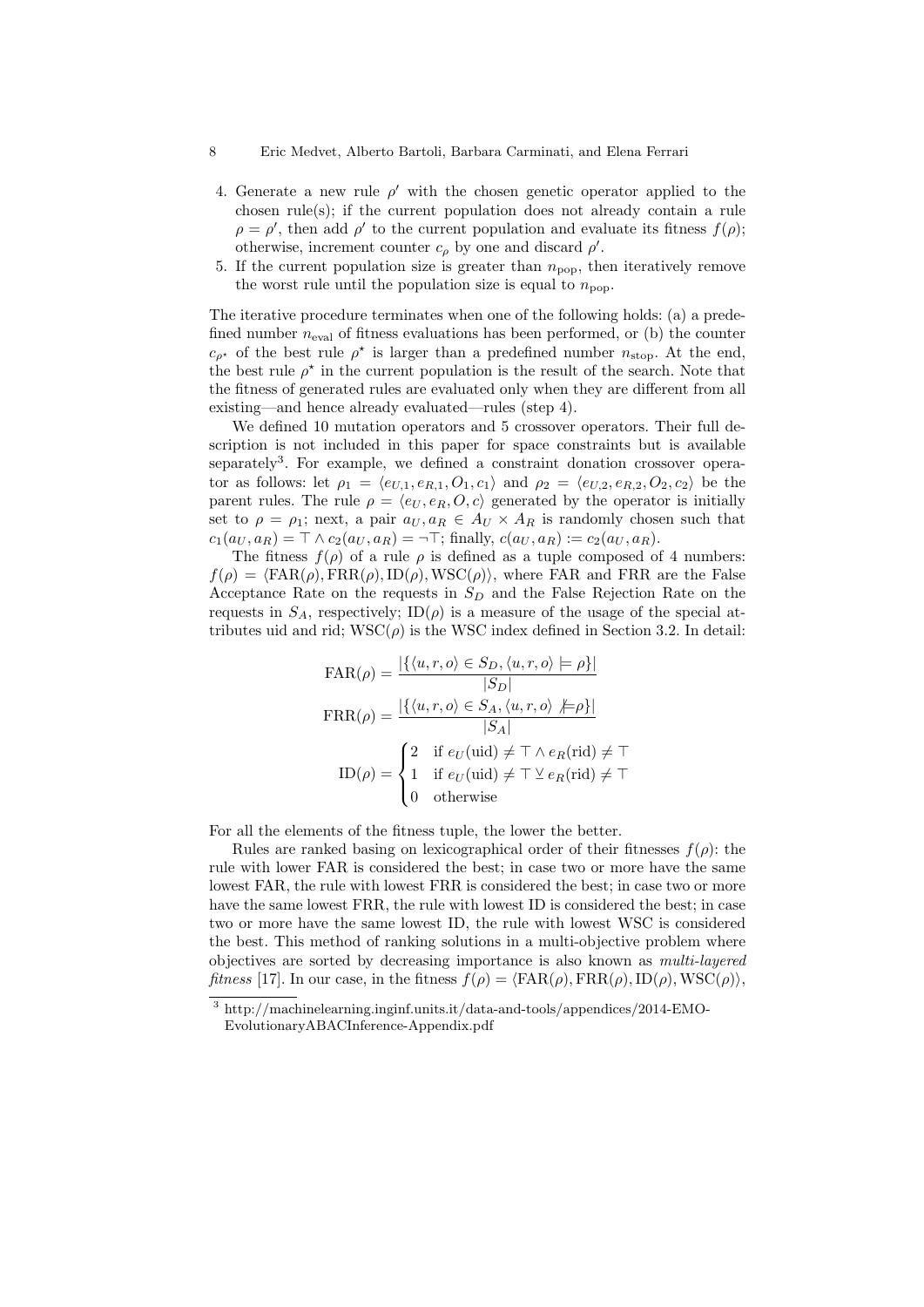the first two components represent the ability of the rule to be consistent with the problem instance, whereas the other two reflect the further problem objectives concerning use of special attributes and complexity (see Section 3.2).

#### 4.3 Incremental strategy

We construct the required policy incrementally, by means of successive evolutionary searches, as follows. Initially, let  $P = \emptyset$  and  $S'_A = S_A$ , then:

- 1. execute an evolutionary search (Section 4.2) on problem instance  $\langle S'_A, S_D, \rangle$  $A_U, A_R, V_U, V_R, d_U, d_R, \mathcal{O}$  and obtain  $\rho^*$ ;
- 2. if  $FAR(\rho^*) = 0$  and  $FRR(\rho^*) < 1$  then  $P := P \cup {\rho^*}$ , otherwise terminate; 3. assign  $S'_A = S_A \setminus \{ \langle u, r, o \rangle \in S_A, \langle u, r, o \rangle \models P \};$
- 4. if  $S'_A = \emptyset$ , terminate.

In other words, at each iteration we obtain a new rule  $\rho^*$  (step 1). As long as this new rule accepts at least one request in  $S_A'$  (step 2,  $\mathrm{FRR}(\rho^\star) < 1)$  while not accepting any request in  $S_D$  (FAR( $\rho^*$ ) = 0), the new rule is added to the policy being constructed and the iteration continues. The next iteration will operate on a smaller  $S'_A$ , which does not contains any request accepted by the current policy, including  $\rho^*$  (step 3). In case all requests to be accepted are already accepted by the current policy, the iteration terminates (step 4).

Since each  $\rho \in P$  has  $FAR(\rho) = 0$ —see step 2 above—and since a request is accepted if at least one rule in P accepts it, it follows that  $FAR(P) = 0$ and  $\forall \rho \in P$ ,  $\text{FRR}(P) \leq \text{FRR}(\rho)$ , where FRR and FAR are defined for policy P similarly to for requests.

The (intermediate) policy P obtained by the above procedure is optimized further by executing the following procedure for a predefined number of  $n_{eval}$ iterations:

- 1. choose a rule  $\rho$  in P at random;
- 2. generate a new rule  $\rho'$  by applying a randomly selected mutation operator on  $\rho$ ;
- 3. build a policy P' by replacing  $\rho$  with  $\rho'$  in P;
- 4. if P' is better than P, than  $P := P'$ .

The comparison criterion between two policies  $P_1, P_2$  is based on the same lexicographical order used for rules: the policy with lowest FAR is considered the best; otherwise, the policy with lowest FRR is best; otherwise, the policy with lowest ID is best (where  $ID(P) = \sum_{\rho \in P} ID(\rho)$ ); otherwise, the policy with lowest WSC is best.

We chose to use a lexicographical order (both for rules and policies) because it reflects the order of in which the problem objectives are defined (consistency first, then use of special attributes, then complexity). Moreover, concerning conistency, we chose to favor—i.e., minimizing first—FAR instead of FRR because of the way we compose a policy starting from rules: in particular, we aim at obtaining rules with  $FAR = 0$  (see the condition in step 2 above).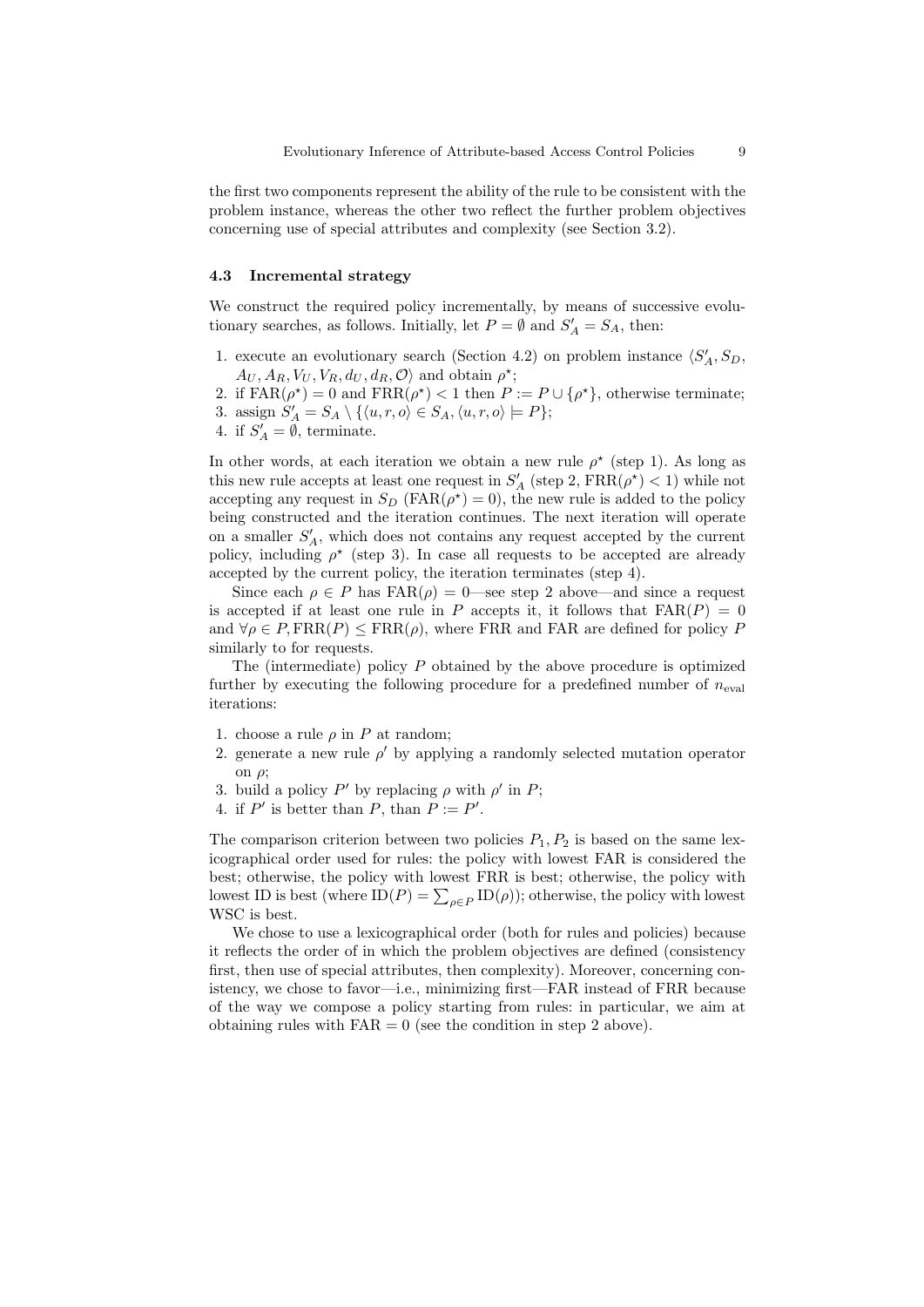# 5 Experimental evaluation

We evaluated our proposal experimentally on the same case studies considered in [5]. Each case study consists of a set of users  $U$ , a set of resources  $R$  and a set of rules  $P_0$ . Users and resources are associated with various attributes. Rules were carefully constructed to express non-trivial policies and exercise all the features of the policy language, including use of set membership and superset relations in attribute expressions and constraints. The experimental data consist of 7 case studies: 4 of them were hand-crafted and 3 of them were synthetically generated from the hand-crafted ones. The synthetic case studies include a much larger number of users and resources. Table 1 summarizes the case studies. The set of operations  $O$  is obtained from  $P_0$  as  $O = \bigcup_{\langle e_U, e_R, O, c \rangle \in P_0} O$ . The set of requests includes all possible requests, i.e.,  $S = U \times R \times O$ ; this set is then partitioned in  $S_A$  and  $S_D$ , basing on whether each request in S was accepted or denied by  $P_0$ , respectively.

| Case study                |    |           |          |   | $ A_U $ | $ A_R $ | $ S_A $ | $S_D$              | ${\rm WSC}(P_0)$ |
|---------------------------|----|-----------|----------|---|---------|---------|---------|--------------------|------------------|
| Healthcare                | 9  | 21        | 16       |   | 6       |         | 51      | 957                | 33               |
| Online video              | 6  | 12        |          |   |         |         | 78      | 78                 | 20               |
| Project management        | 11 | 19        | 40       |   | 8       | 6       | 189     | 5131               | 49               |
| University                | 10 | 22        | 34       | 9 | 6       | 5       | 168     | 6564               | 37               |
| $Healthcare$ <sup>T</sup> |    | 1600 5760 |          | 3 | 6       |         |         | 10 097 27 637 903  | 33               |
| Project management        |    |           | 800 1600 |   | 8       | 6       | 7680    | 8952320            | 49               |
| University <sup>†</sup>   |    | 1320 2520 |          | 9 | 6       | 5       |         | 148 624 29 788 976 | 37               |

Table 1. Salient information about the hand-crafted (above) and synthetic (below, with a † suffix) case studies.

We executed our approach on each case study for several values of the  $n_{eval}$ parameter. We repeated each experiment 3 times for each  $n_{eval}$  value, with different random seeds. We set the other parameters as follows:  $n_{\text{pop}} = 100$ ,  $n_{\text{tournament}} = 3$ ,  $n_{\text{stop}} = 100$  and  $p_{\text{mutation}} = 0.5$ —we verified experimentally that reasonable variations in these values do not cause significant variations in the results.

Since the synthetic case studies are associated with several millions of requests to be denied, in these cases we generated the corresponding policies based on a random sample  $S_D^*$  of those requests such that  $|S_D^*| = 5|S_A|$ . The results in terms of FRR and FAR have always been computed on the full set, though.

Table 2 presents the results, averaged across the executions with different random seeds, in terms of  $\text{FRR}(P)$ ,  $\text{FAR}(P)$  and  $\frac{\text{WSC}(P_0)}{\text{WSC}(P)}$ ; the table also shows the actual number  $\hat{n}_{eval}$  of fitness evaluations—recall that the number of iterations of the incremental strategy is not known in advance—and the execution time.

The first crucial finding is that our approach indeed succeeds in generating consistent policies, i.e., policies with  $FRR(P) = 0$ ,  $FAR(P) = 0$ . Moreover, we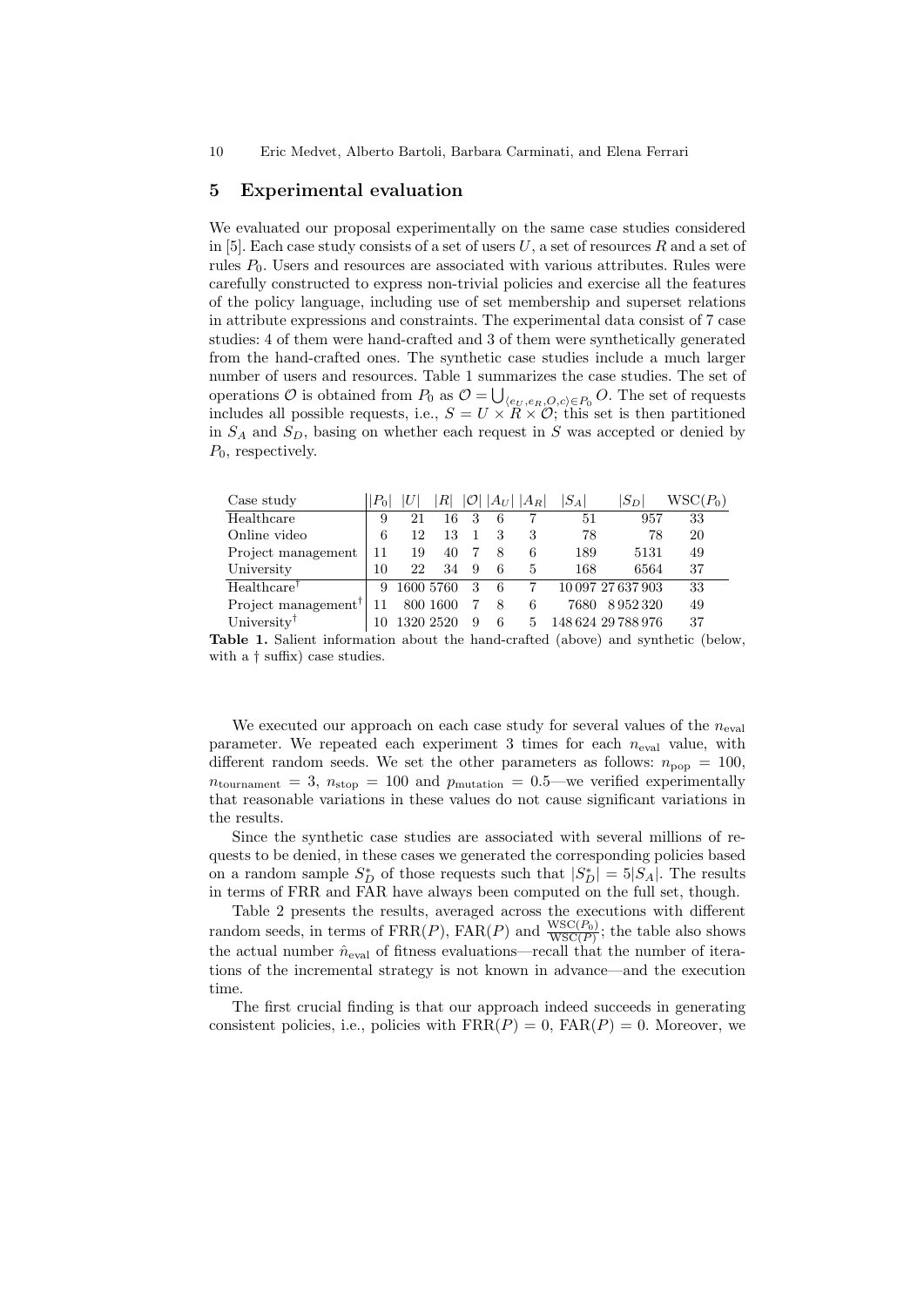| Case study                                    | $n_{\rm eval}$ |                | $\operatorname{FRR}(P) \operatorname{FAR}(P)$ | $W5C(F_0)$<br>WSC(P) | $\ddot{n}_{\rm eval}$ | t[s]           |  |  |
|-----------------------------------------------|----------------|----------------|-----------------------------------------------|----------------------|-----------------------|----------------|--|--|
|                                               | 500            | $\Omega$       | 0                                             | 1.07                 | 5536                  | 1.2            |  |  |
|                                               | 2500           | $\Omega$       | $\Omega$                                      | 1.18                 | 19776                 | $\overline{4}$ |  |  |
| Healthcare                                    | 5000           | 0              | 0                                             | 1.18                 | $22\,691$             | 5.3            |  |  |
|                                               | 500            | $\theta$       | 0                                             | 1                    | 2768                  | 0.6            |  |  |
| Online video                                  | 2500           | $\Omega$       | 0                                             | 1                    | 5215                  | 0.8            |  |  |
|                                               | 5000           | $\theta$       | 0                                             | 1                    | 7715                  | 1.1            |  |  |
|                                               | 500            | $\theta$       | $\theta$                                      | 0.96                 | 6646                  | 3.5            |  |  |
| Project                                       | 2500           | 0              | 0                                             | 1.06                 | 24368                 | 14.7           |  |  |
| management                                    | 5000           | 0              | 0                                             | 1.06                 | $27\,791$             | 22.2           |  |  |
|                                               | 500            | $\overline{0}$ | $\overline{0}$                                | 0.95                 | 5904                  | $3.1\,$        |  |  |
| University                                    | 2500           | 0              | 0                                             | 0.98                 | 22 846                | 14.1           |  |  |
|                                               | 5000           | $\theta$       | $\theta$                                      | 1                    | 26 487                | 21.8           |  |  |
|                                               | 500            | $\theta$       | $\overline{0}$                                | 1.18                 | 23704                 | 228.4          |  |  |
| Healthcare <sup>†</sup>                       | 2500           | 0              | 0                                             | 1.2                  | 33864                 | 398.9          |  |  |
|                                               | 5000           | 0              | 0                                             | 1.2                  | 36364                 | 511.9          |  |  |
|                                               | 500            | $\theta$       | $\overline{0}$                                | 0.92                 | 35037                 | 241.7          |  |  |
| Project                                       | 2500           | $\Omega$       | 0                                             | 1.06                 | 45591                 | 626.9          |  |  |
| $m$ anagement <sup>†</sup>                    | 5000           | 0              | 0                                             | 1.06                 | 49549                 | 790            |  |  |
|                                               | 500            | 0              | $\overline{0}$                                | 0.89                 |                       | 35 822 1688.8  |  |  |
| University <sup><math>\mathsf{T}</math></sup> | 2500           | $\Omega$       | 0                                             | 1                    |                       | 525133525.4    |  |  |
|                                               | 5000           | $\Omega$       | 0                                             | 1                    |                       | 56 718 4784.9  |  |  |
| <b>Table 2. Results.</b>                      |                |                |                                               |                      |                       |                |  |  |

 $WSC(P_1)$ 

verified that our method never produced policies which use special attributes uid and rid, as desired.

Another important result is that our approach definitely tends to generate a policy which is less complex than the baseline: in most cases  $WSC(P)$  is not larger than the  $WSC(P_0)$  (we remark that  $P_0$  is unknown to our approach). This effect is more apparent for Healthcare and Project management and the corresponding synthetic versions, but can be observed also for University and its synthetic counterpart, for sufficiently large values of  $n_{eval}$ . In other words, our approach aims at obtaining the least complex policy which is consistent with the desired behavior in terms of  $S_A$ ,  $S_D$ ; as it turns out, the generated policy tends to be less redundant than the baseline policy.

The average execution time for generating a policy is in the order of seconds for the hand-crafted case studies and in the order of minutes or a few tens of minutes for the synthetic ones. It seems reasonable to claim that the computational load is fully practical for this application domain. The experiments have been executed with a single-threaded Java prototype implementation on a quadcore Intel CPU 2.50 GHz with 8 GB RAM. As expected, the execution time is roughly linear with  $\hat{n}_{eval}|S_A||S_D|$ ; with respect to  $n_{eval}$ , it can be seen that time is slightly sublinear due to the intervention of the early termination criterion given by  $n_{\text{stop}}$ .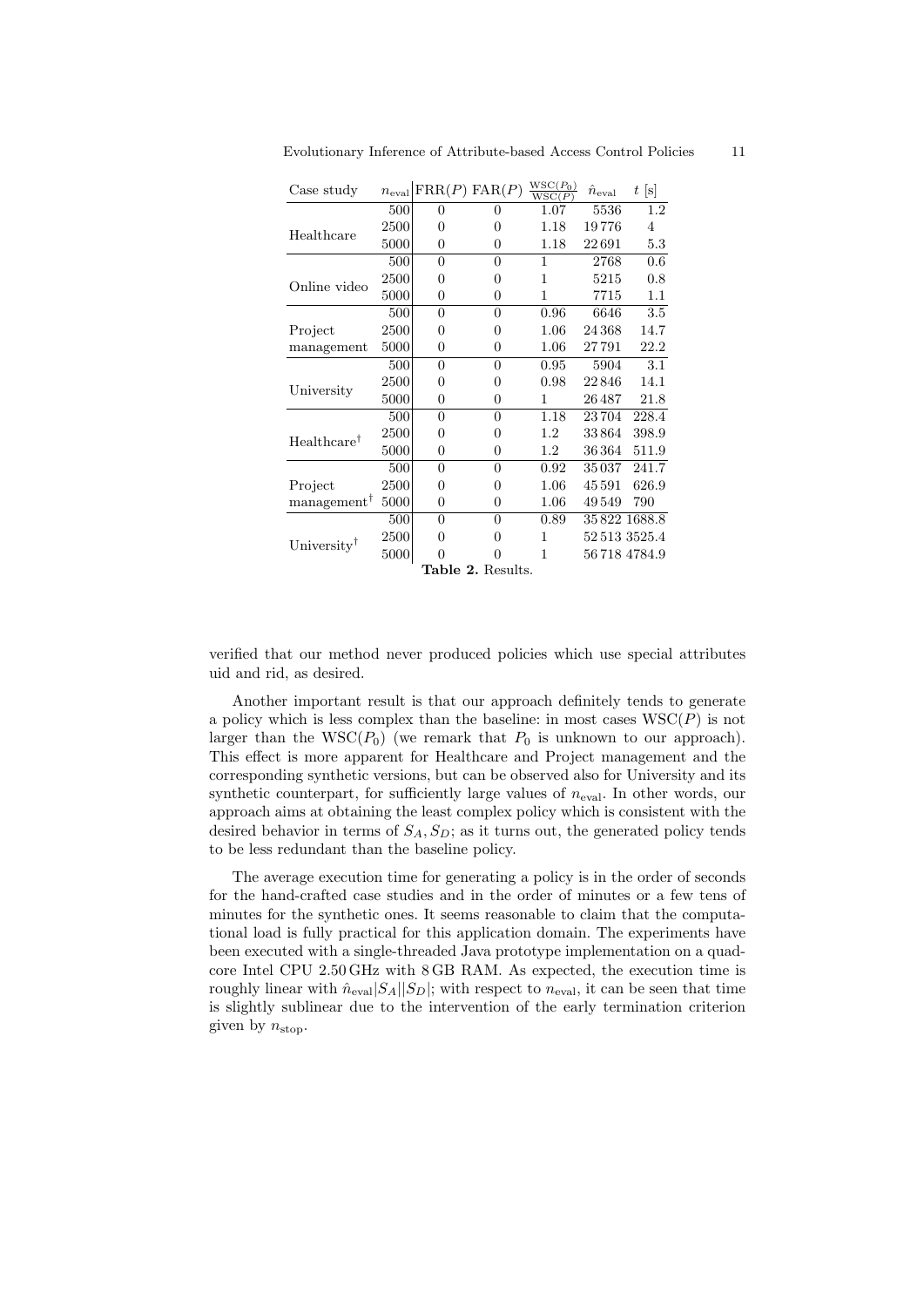### 5.1 Results with incomplete input

We wanted to gain insights in our method effectiveness when the input information is incomplete. In particular, we considered the case where the input requests sets  $S_A$  and  $S_D$  do not contain all the requests.

To this end, we repeated the experimental procedure detailed in the previous section, by removing, before applying our method, a random portion  $\gamma$  of requests in  $S_A$  and  $S_D$ . The performance in terms of FRR and FAR has obviously been computed on full  $S_A$  and  $S_D$ . We repeated each experiment 3 times—i.e., with 3 different  $S_A, S_D$  and random seeds—for each value of  $\gamma$ .

The corresponding results are in Figure 1 (we executed these experiments only on the hand-crafted case studies). It can be seen that the removal of part of requests has little or no impact on FAR, even for large values of  $\gamma$ . Indeed, FAR is always 0 when  $\gamma \leq 0.25$  and remains low ( $\leq 1\%$ ) even when half of the requests in  $S_D$  are not available for inferring the policy. The impact of the removal of part of requests is slightly higher on FRR, but always lower than 4%. We believe the reason is because our approach tends to produce a policy which contains only the rules which are needed to accept all the requests contained in the input  $S_A$ . This interpretation is supported by the values of  $\frac{\text{WSC}(P_0)}{\text{WSC}(P)}$ , which become larger with large values of  $\gamma$ : in other words, our approach produces the least complex policy which is consistent with the input.



Fig. 1. Results with incomplete input.

### 5.2 Assessment of the contributions

We wanted to assess the specific impact of our key contributions described in Section 4.1: population initialization from requests in  $S_A$ , incremental strategy, diversity promotion and early termination. Rather than assessing all combinations, we executed pairwise comparisons between the full approach and the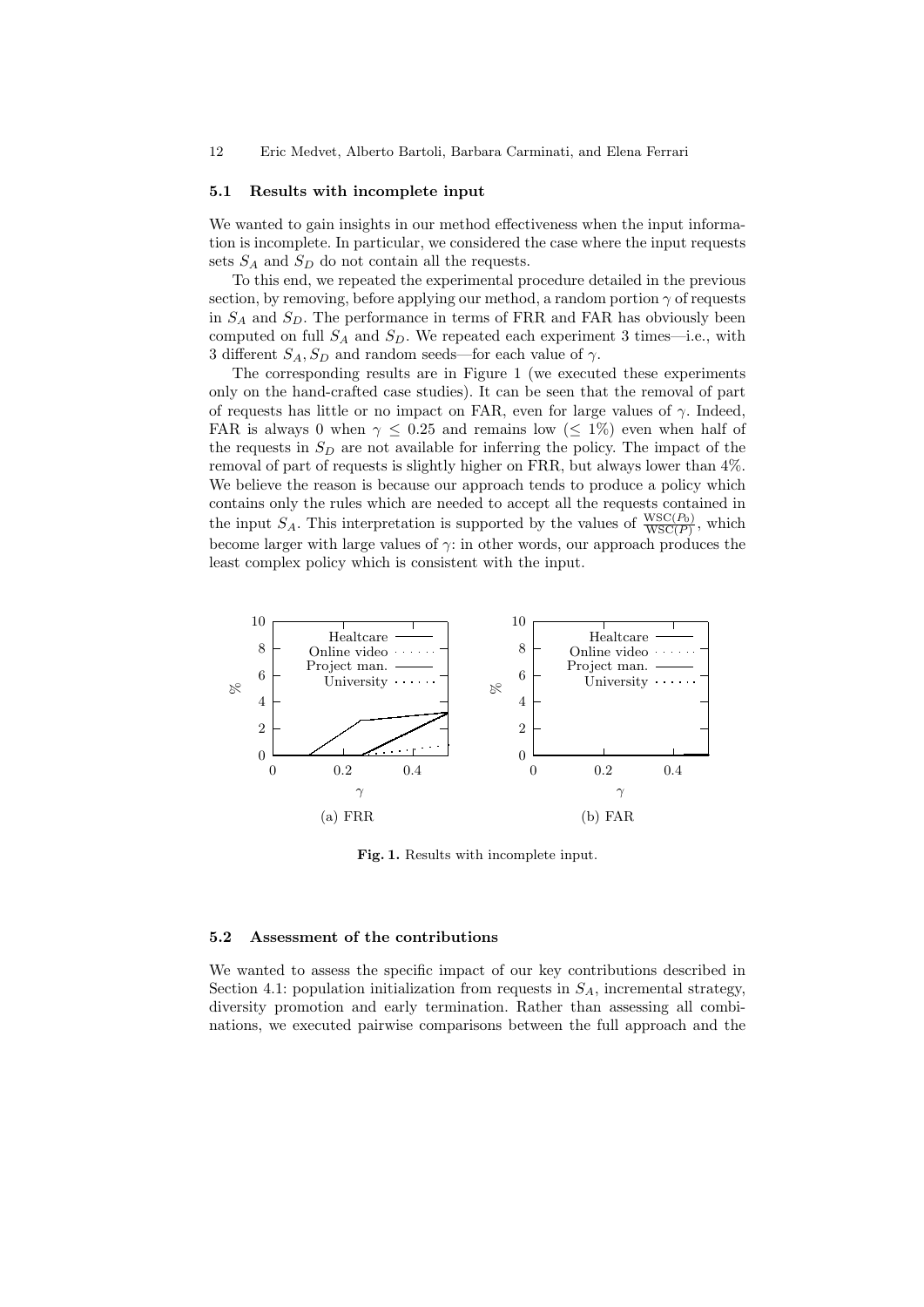approach with one of these contributions disabled—note that disabling the diversity promotion implies disabling also the early termination. We considered only the hand-crafted case studies.

Concerning the population initialization from the examples in  $S_A$ , we experimented with random creation of individuals in the initial population. It was clear from the early experiments that generating a consistent policy from a random initial population is very difficult. For this reason, we investigated the impact of increasing the population size  $n_{\rm pop} = 100$  by an order of magnitude (1000, 2000) and disabled early termination. Table 3 shows the results obtained with random population initialization (for ease of comparison we provide the corresponding results of the full method previously shown in Table 2). It is clear that the population initialization from  $S_A$  is an essential ingredient for generating consistent policies and greatly improves the method effectiveness. Table 3 shows that, if one favors the exploration ability of the evolutionary search by increasing  $n_{\text{pop}}$ and  $n_{eval}$ , the method can indeed obtain better solutions also with random intialization. These improved results are still far from those with the initialization from  $S_A$ , though, despite the increased execution time.

|                                                                                  |             |            |      |       |                |      | Healthcare   Online video   Proj. man.   University |      |           |       |
|----------------------------------------------------------------------------------|-------------|------------|------|-------|----------------|------|-----------------------------------------------------|------|-----------|-------|
| Pop. init. $n_{eval}$ $n_{pop}$ FRR(P) t[s] FRR(P) t[s] FRR(P) t[s] FRR(P)       |             |            |      |       |                |      |                                                     |      |           | t s   |
| From $S_A$ 5000 100 0                                                            |             |            |      | 5.3   | $\overline{0}$ |      | $1.1$ 0                                             | 22.2 | $\Omega$  | 21.8  |
| Random                                                                           | 5000        | <b>100</b> | 37.3 | 5.5   | 3.4            | 7.1  | 56.6                                                |      | 11.4 73.4 | 9.1   |
|                                                                                  | 25 000 100  |            | 32.7 |       | $28.2$ 1.7     | 37.2 | 53.1                                                | 61.8 | 69.4      | 49.1  |
|                                                                                  | 25 000 1000 |            | 5.2  | 203.7 | $\overline{0}$ |      | $300.8$ 38.4                                        |      | 224.7 9.5 | 276.5 |
|                                                                                  | 25 000 2000 |            |      |       |                |      | 2.6 432.1 0 642.0 34.9 394.1 36.1 387.9             |      |           |       |
| <b>Toble 2</b> Results with and without the population initialization from $S$ . |             |            |      |       |                |      |                                                     |      |           |       |

**Table 3.** Results with and without the population initialization from  $S_A$ .

Concerning the incremental strategy, we executed a single evolutionary search followed by the final optimization step executed with  $n_{eval} = 5000$ —results with larger values for  $n_{eval}$  are essentially the same. The results in terms of FRR are significantly worse than with the incremental strategy enabled: 82.4%, 53.9%, 83.1% and 74.6% for the Healthcare, Online video, Project management and University case studies respectively, as opposed to  $FRR = 0$ . In other words, a single evolutionary search is not able to generate a rule capable of accepting all the requests in  $S_A$  and denying all the requests in  $S_D$ .

Concerning diversity promotion, we experimented without this contribution and  $n_{eval} = 5000$ . We found that our approach still generates consistent policies (i.e., with FAR = FRR = 0), but with larger complexity:  $\frac{\text{WSC}(P_0)}{\text{WSC}(P)}$  is lower than with the diversity promotion for the Healthcare and Project management case studies: 1.15 vs. 1.18 and 1.01 vs. 1.06, respectively.

Concerning the early termination criterion, we experimented by stopping the evolutionary search after having performed  $n_{\text{eval}} = 5000$  fitness evaluations irrespective of the number of times the search attempts to generate identical individuals. The quality of the results is unaffected, the only impact being on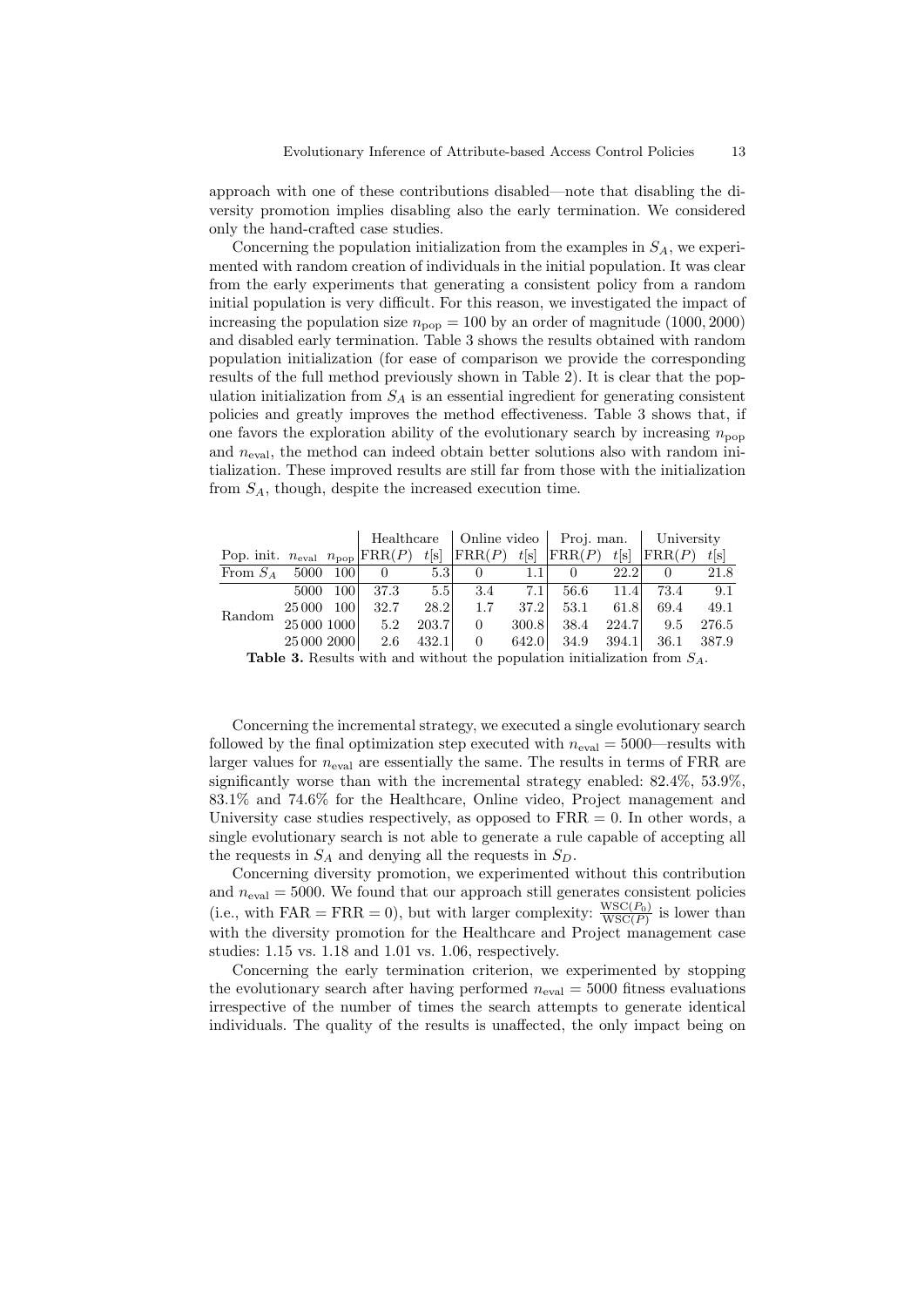execution times which are, on the average, 128% longer than with early termination enabled.

Finally, we investigated on the effectiveness of the further optimization of the policy  $P$  which we perform at the end of the incremental strategy (see Section 4.3). To this end, we experimented without this step. We found that this procedure impacts on the complexity of the generated policies:  $\frac{\text{WSC}(P_0)}{\text{WSC}(P)}$ is equal to 1.18, 0.91, 1.04 and 0.98 for the Healthcare, Online video, Project management and University case studies respectively, as opposed to 1.18, 1, 1.06 and 1, with the optimization. By looking at the raw data, we found that the optimization makes our approach cope with those cases where a rule  $\rho_1$ , which has been generated at a given iteration of the incremental strategy, could be made less complex because of a rule  $\rho_2$  generated later, which accepts some requests accepted also by  $\rho_1$ .

# 6 Concluding remarks and future work

We have proposed an evolutionary approach for performing mining of ABAC policies. The approach is based on the design and implementation of a domainspecific phenotypic representation, along with the corresponding genetic operators, which allow attacking ABAC policy mining by means of evolutionary computation. We used a multi-objective optimization framework based on a lexicographic criterion, in which we incorporate requirements on correctness (FAR, FRR) and on expressiveness (WSC, usage of uid and rid). We incorporated in the search several optimizations that have proven to be essential for this task, in particular, we defined a strategy for building a policy incrementally, by learning single rules each one on a different subset of the requests. We showed that our approach deals successfully with case studies of realistic complexity, being highly robust even in scenarios where the access requests available for learning do not fully represent the access control information. We believe that our proposal may indeed form the basis for a practical implementation of ABAC policy mining and we intend to extend the scope of our investigation to emergency management.

# Acknowledgment:

The research presented in this paper is partially supported by the project  $D_y$ namic Information Management and Exchange for Command and Control Applications, grant number FA8655-10-1-3080, funded by the European Office of Aerospace Research and Development (EOARD) and the Air Force Office of Scientific Research (AFOSR).

# References

1. Ferrari, E.: Access Control in Data Management Systems. Synthesis Lectures on Data Management. Morgan & Claypool Publishers (2010)